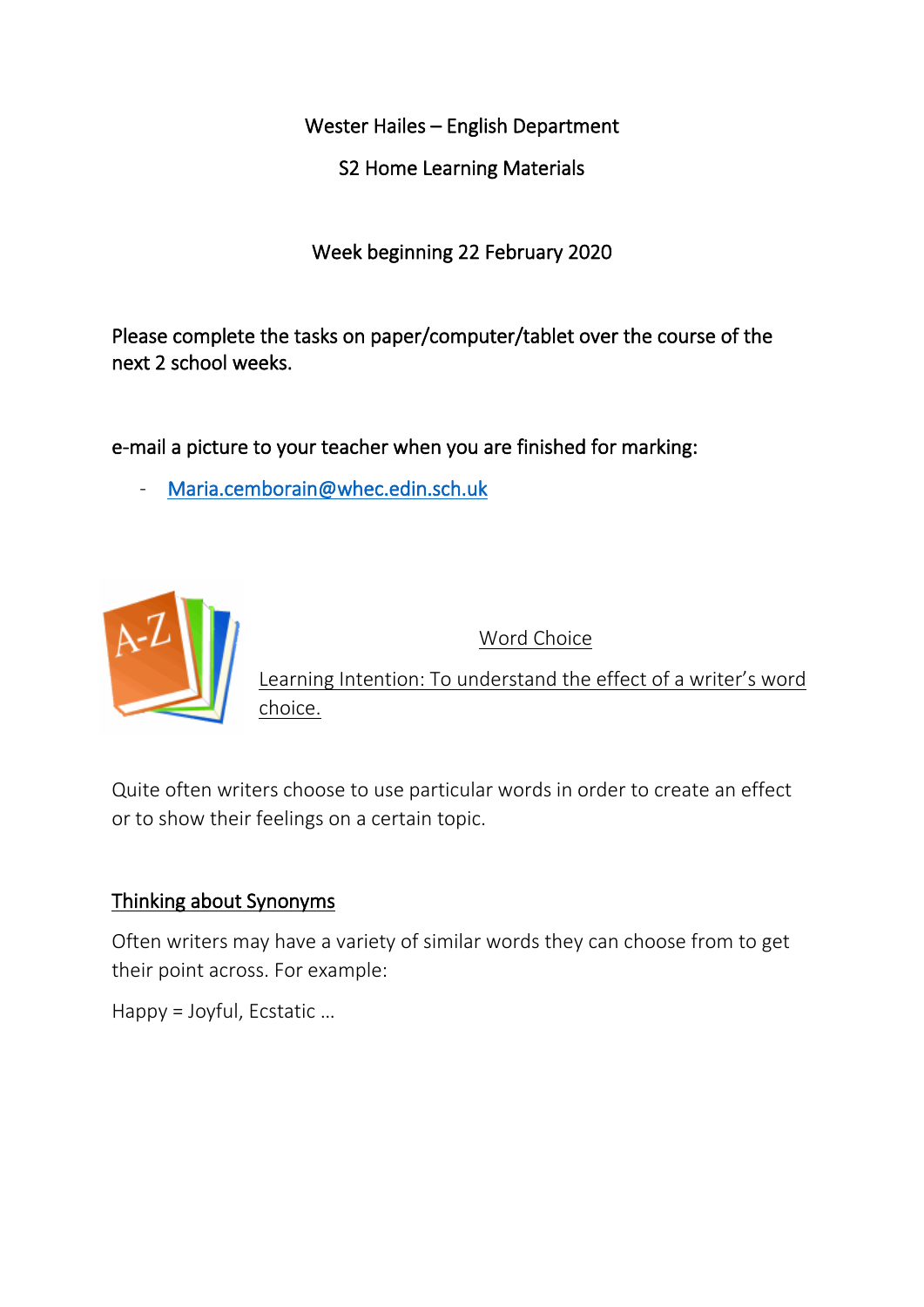## Task 1:

What is the difference in the meaning of the below sentences?

- A) The boy was happy because he had won the race.
- B) The boy was ecstatic because he had won the race.

# Task 2

For each of the words below, write down a more powerful word a writer could use to get their point across:

- 1. Sad
- 2. Boring
- 3. Interesting
- 4. Nice
- 5. Pretty
- 6. Funny
- 7. Scared

### What is word choice?

When certain words are very carefully and deliberately chosen to for a

particular effect, or to suggest particular meanings.

Connotation and Denotation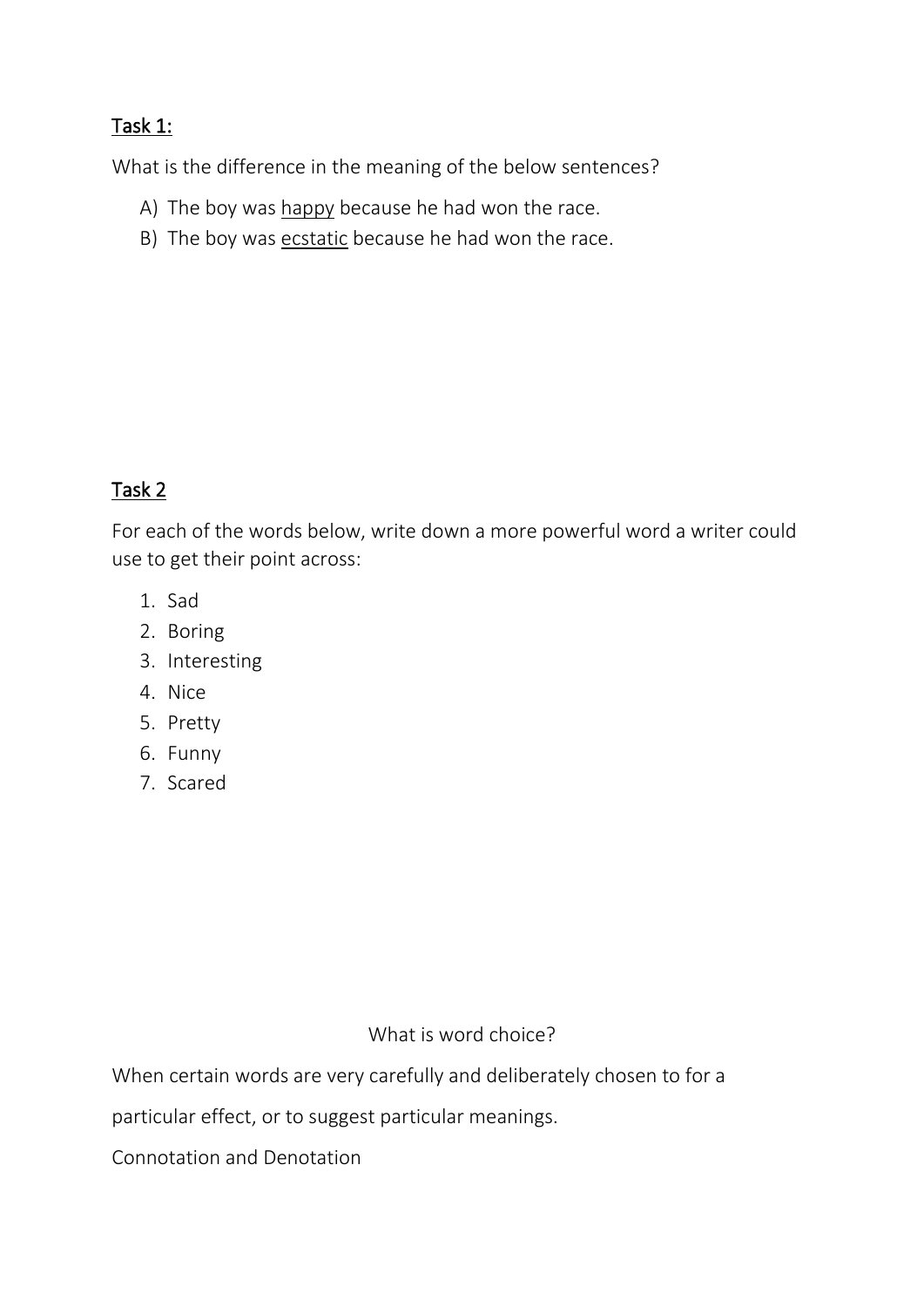When we analyse words, we explore:

• The CONNOTATIONS of the word - this means the associations it has/the images it creates it your mind

• The DENOTATION is what the word actually means – its literal meaning

For example: Red Denotation: It is a colour Connotations: Danger, Anger, Love

Task 3:

Write down your own connotations for the words below:

- 1. Sun
- 2. Work
- 3. Blue
- 4. Snake
- 5. Sneer
- 6. Spy
- 7. Laugh
- 8. Thrilling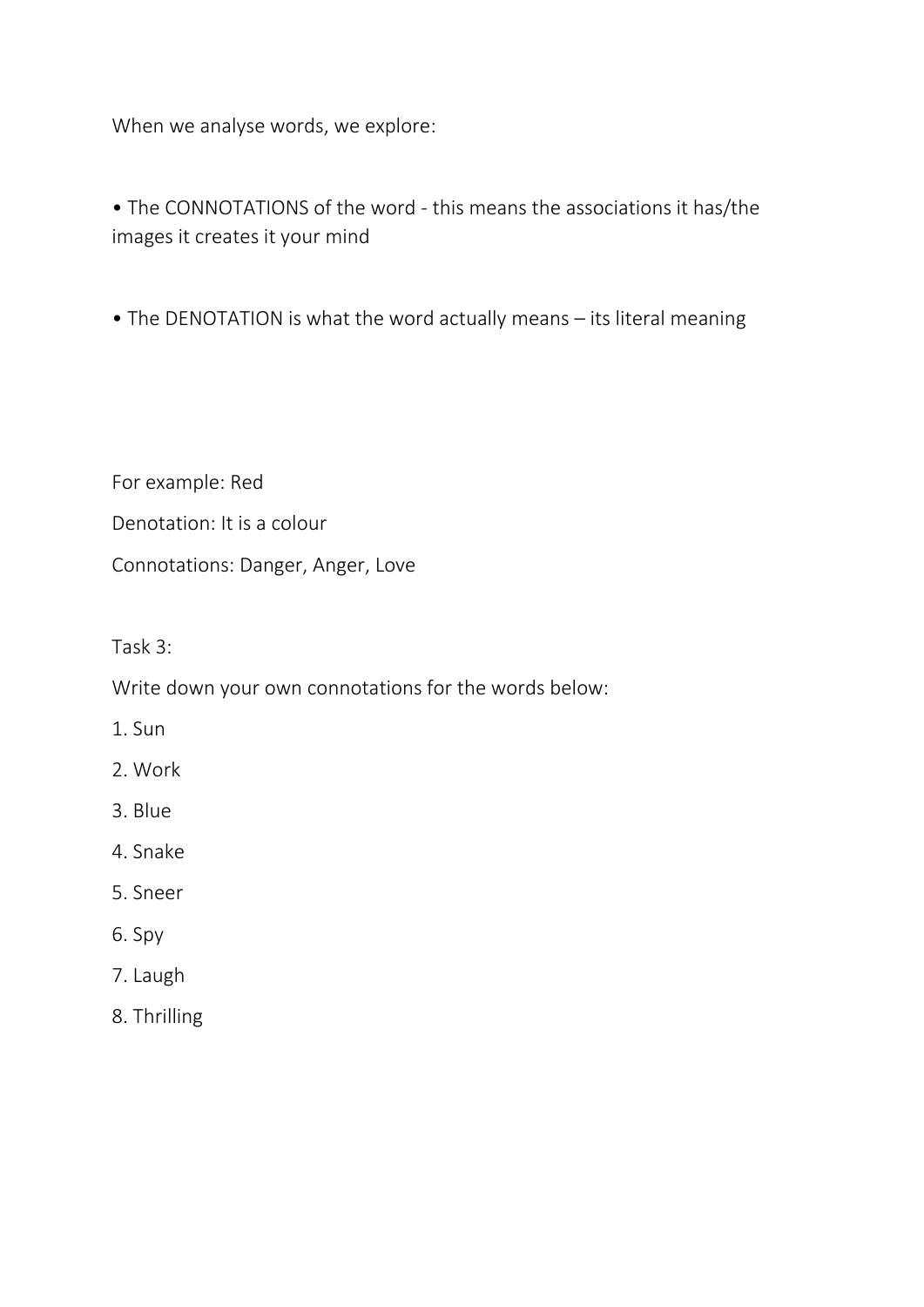## Denotation and Connotation

It is important to understand the denotation and connotations of words.

Denotation means the literal or primary meaning of a word.

Connotation means the ideas and feelings we associate with a word. See example below:

| Home                                |                               |
|-------------------------------------|-------------------------------|
|                                     |                               |
| Denotation:                         | Connotations:                 |
| The place where one lives           | family, comfort, warmth, cosy |
| permanently, especially as a member |                               |
| of a family or household.           |                               |

## Task 4: Colour Connotations:

Colours have lots of connotations. For each of the below colours, write down of the emotions and associations you make with that colour.

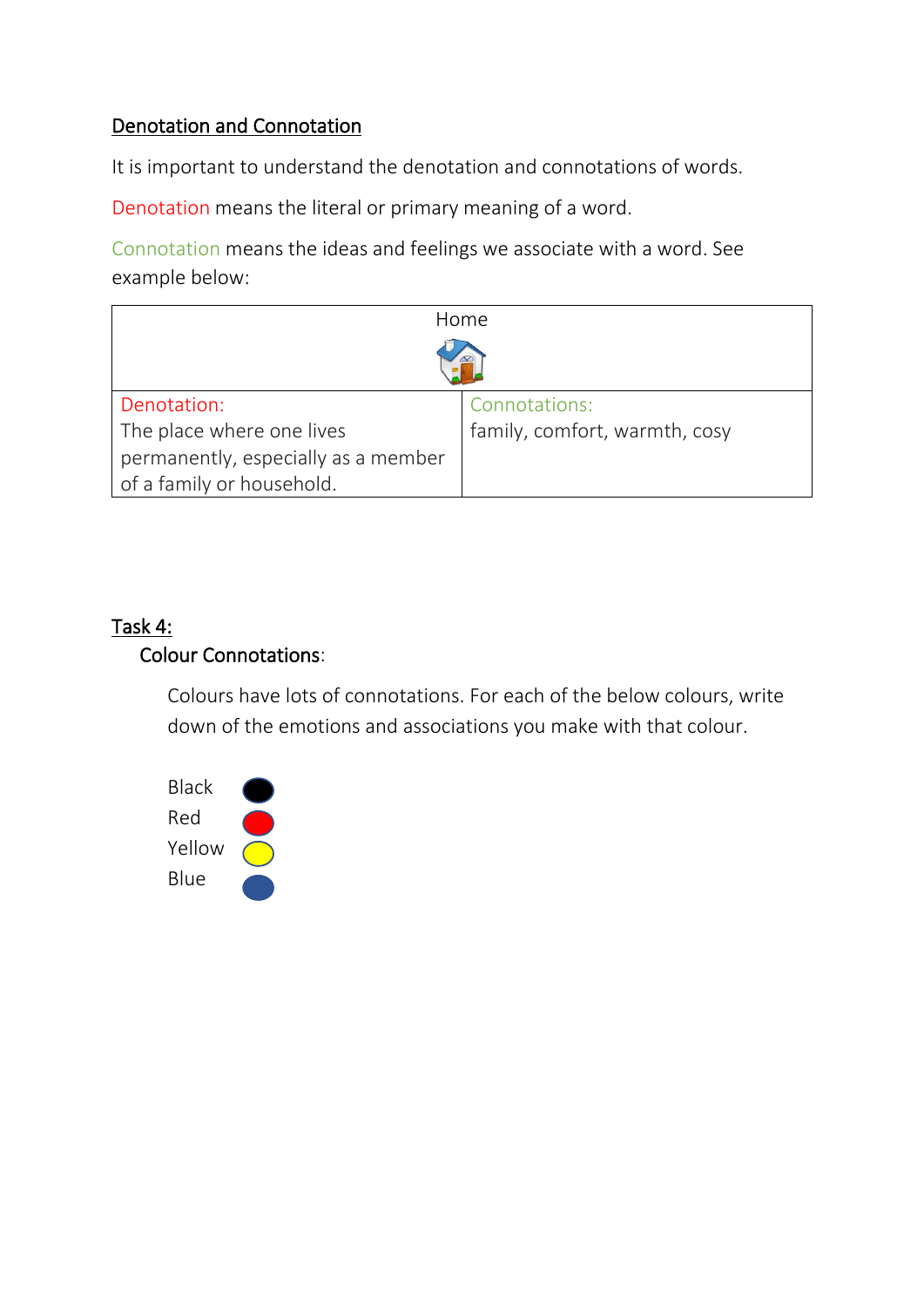### Positive and Negative Connotations

Connotations can be positive (good) or negative (bad) For example: Guest vs Intruder Slim vs Skinny Ditsy vs Stupid

## How to analysis word Connotations

To hep us to work out if a connotation is<br>positive or negative, we can draw a<br>connotation tree to help us



## Task 5

Make a connotation tree (Like the one above) for each of the words below

- 1. Criminal
- 2. Dog
- 3. Snake
- 4. Wealthy
- 5. Snob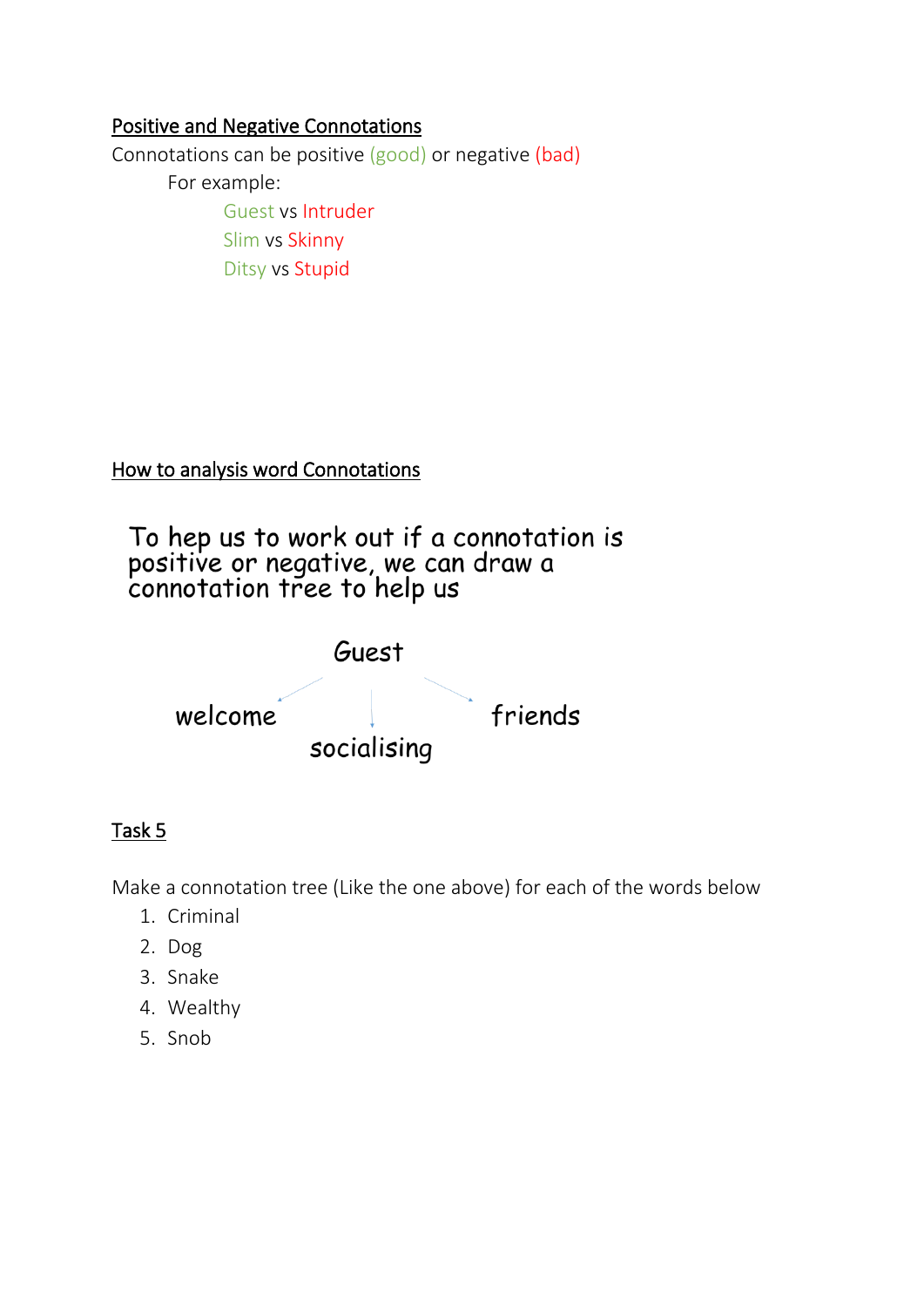## Challenge Tasks: Task 6:

Look at the following sentences and decide whether you think they are positive or negative statements. Circle the correct answer.

- a) The models looked *skinny* as they walked down the runway. Positive/Negative
- b) The models looked *slim* as they walked down the runway. Positive/Negative
- c) The models looked *toned* as they walked down the runway. Positive/Negative
- d) The models looked *scrawny* as they walked down the runway. Positive/Negative

# Task 7:

Look at sentence d) from task 1: *"The models looked scrawny as they walked down the runway."*

Question:

What are the connotations of the word scrawny?

What does it make you think of?

What do you associate with the word?

\_\_\_\_\_\_\_\_\_\_\_\_\_\_\_\_\_\_\_\_\_\_\_\_\_\_\_\_\_\_\_\_\_\_\_\_

\_\_\_\_\_\_\_\_\_\_\_\_\_\_\_\_\_\_\_\_\_\_\_\_\_\_\_\_\_\_\_\_\_\_\_\_

Scrawny has connotations of:

Therefore, how do you think the writer feels towards the models/runway show/fashion industry?

\_\_\_\_\_\_\_\_\_\_\_\_\_\_\_\_\_\_\_\_\_\_\_\_\_\_\_\_\_\_\_\_\_\_\_\_\_\_\_\_\_\_\_\_\_\_\_\_\_\_\_\_\_\_\_\_\_\_\_\_\_\_\_\_ \_\_\_\_\_\_\_\_\_\_\_\_\_\_\_\_\_\_\_\_\_\_\_\_\_\_\_\_\_\_\_\_\_\_\_\_\_\_\_\_\_\_\_\_\_\_\_\_\_\_\_\_\_\_\_\_\_\_\_\_\_\_\_\_

\_\_\_\_\_\_\_\_\_\_\_\_\_\_\_\_\_\_\_\_\_\_\_\_\_\_\_\_\_\_\_\_\_\_\_\_\_\_\_\_\_\_\_\_\_\_\_\_\_\_\_\_\_\_\_\_\_\_\_\_\_\_\_\_ \_\_\_\_\_\_\_\_\_\_\_\_\_\_\_\_\_\_\_\_\_\_\_\_\_\_\_\_\_\_\_\_\_\_\_\_\_\_\_\_\_\_\_\_\_\_\_\_\_\_\_\_\_\_\_\_\_\_\_\_\_\_\_\_

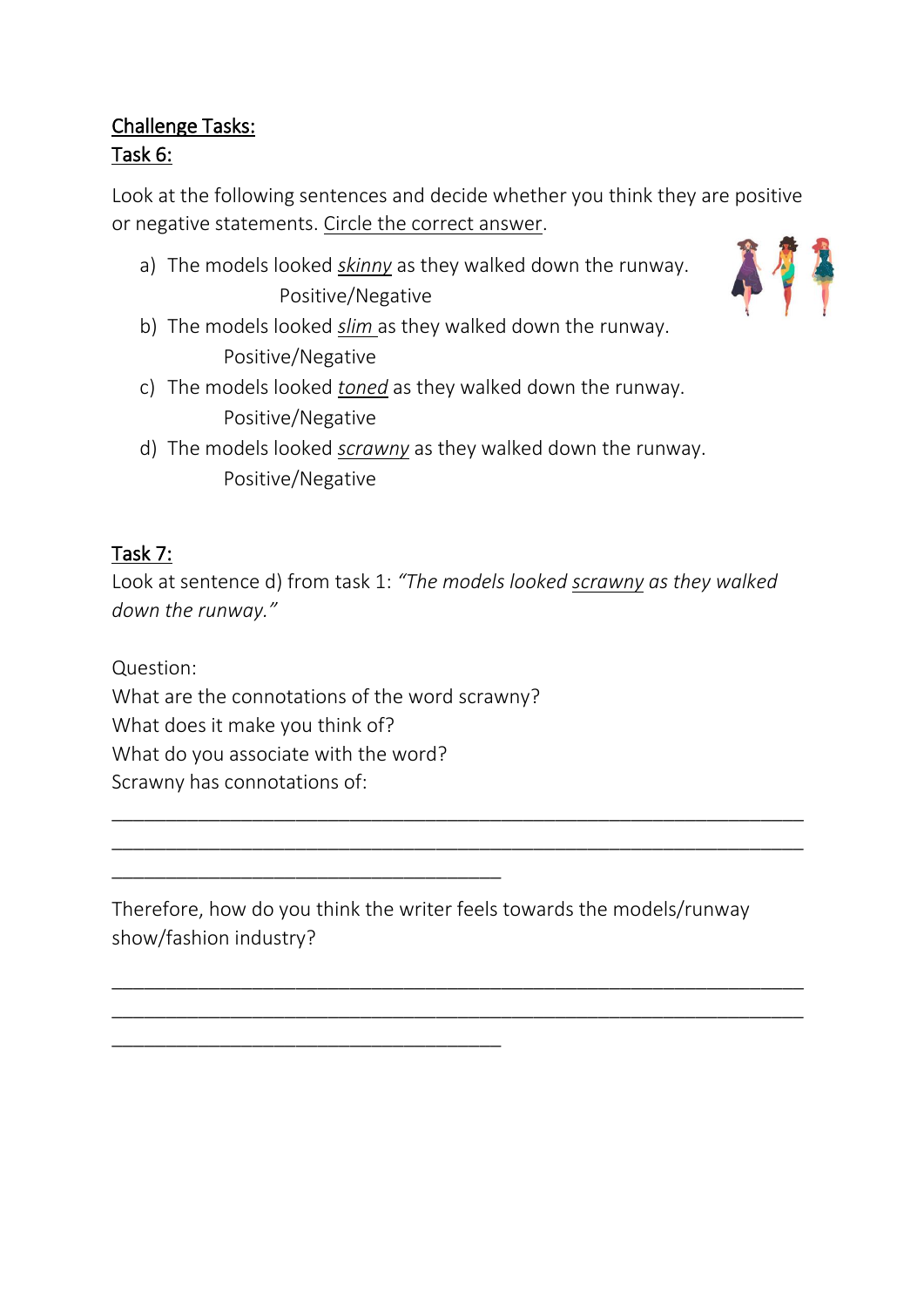**Learning Intention:**

- **I understand how to put information into my own words.**
- **I can answer a question about what I have read and answer using my own words.**

### **Synonyms**

#### **Task 1:**

What is a synonym? Write a definition below (if you are unsure you could look this up in a dictionary or online).

\_\_\_\_\_\_\_\_\_\_\_\_\_\_\_\_\_\_\_\_\_\_\_\_\_\_\_\_\_\_\_\_\_\_\_\_\_\_\_\_\_\_\_\_\_\_\_\_\_\_\_\_\_\_\_\_\_\_\_ \_\_\_\_\_\_\_\_\_\_\_\_\_\_\_\_\_\_\_\_\_\_\_\_\_\_\_\_\_\_\_\_\_\_\_\_\_\_\_\_\_\_\_\_\_\_\_\_\_\_\_\_\_\_\_\_\_\_\_ \_\_\_\_\_\_\_\_\_\_\_\_\_\_\_\_\_\_\_\_\_\_\_\_\_\_\_\_\_\_\_\_\_\_\_\_\_\_\_\_\_\_\_\_\_\_\_\_\_\_\_\_\_\_\_\_\_\_\_ \_\_\_\_\_\_\_\_\_\_\_\_\_\_\_\_\_\_\_\_\_\_\_\_\_\_\_\_\_\_\_\_\_\_\_\_\_\_\_\_\_\_\_\_\_\_\_\_\_\_\_\_\_\_\_\_\_\_\_

### **Task 2:**

Write down as many synonyms as you can for each of the below words:

- 1. Amazing
- 2. Angry
- 3. Bad
- 4. Bright
- 5. Calm
- 6. Cry
- 7. Dangerous
- 8. Hurry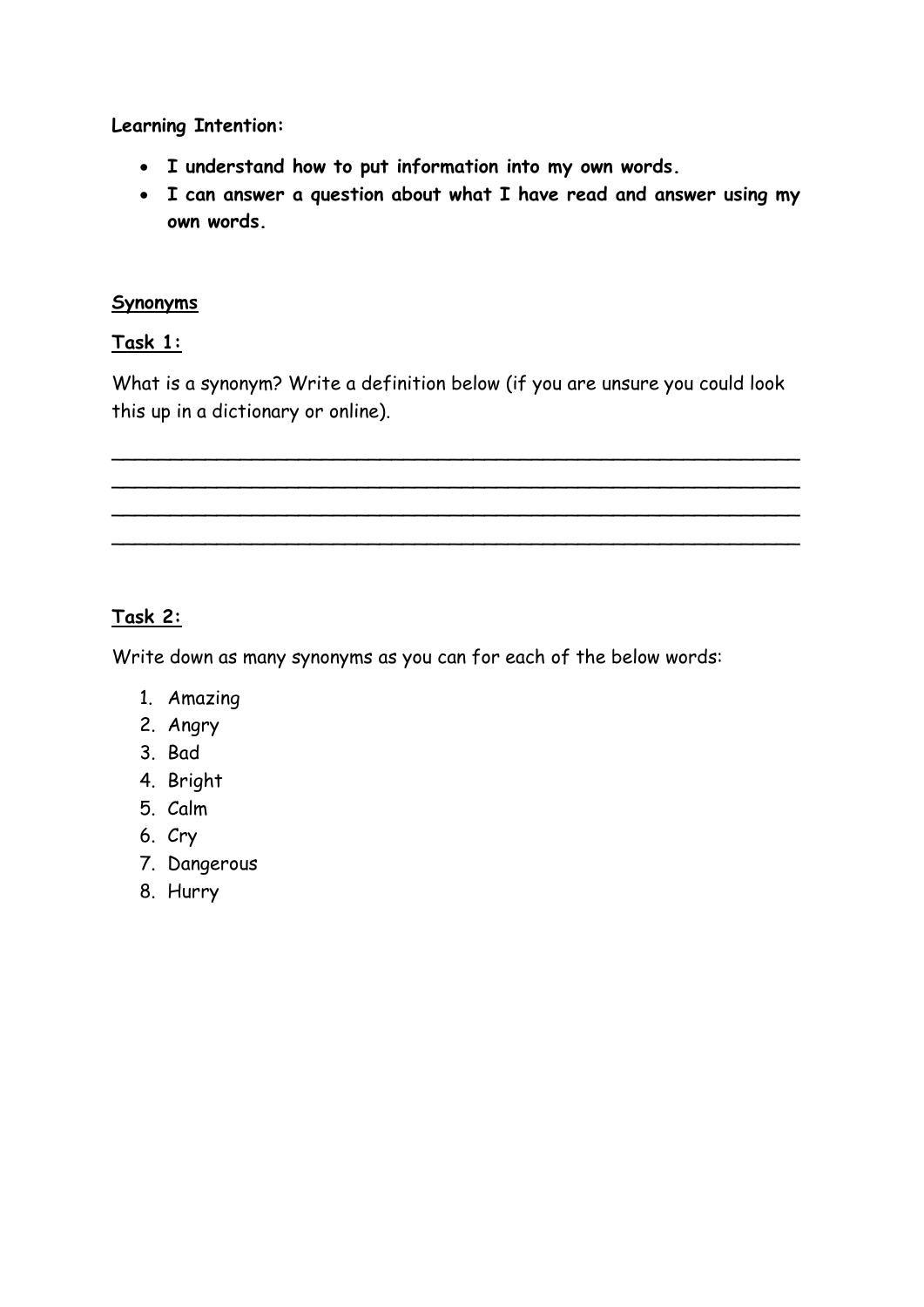### **Putting information into your own words:**

#### **Task 1:**

Change the word or phrase in bold using different words that mean the same thing. You can change the word order of the other words, if it helps.

(You can also use a dictionary, if you want.)

- 1. The weather outside is awful.
- 2. The audience clearly enjoyed the show.
- 3. The boy was ecstatic when he was given his ne PS5!
- 4. The man's face was red with rage.
- 5. The little girl had a tantrum because her mum refused to buy her sweets.
- 6. The girl was over the moon when she won  $1<sup>st</sup>$  place in her dance competition.

#### **Own Words Practice Questions:**

How to answer:

- 1. Find the information that answers the question and underline it.
- 2. Rephrase into your own words and write your answer.

Use above steps to read the following extracts and answer the questions below each in your own words.

1.

Question: Explain using your own words what the problem was. (Hint: The key information has been highlighted for you).